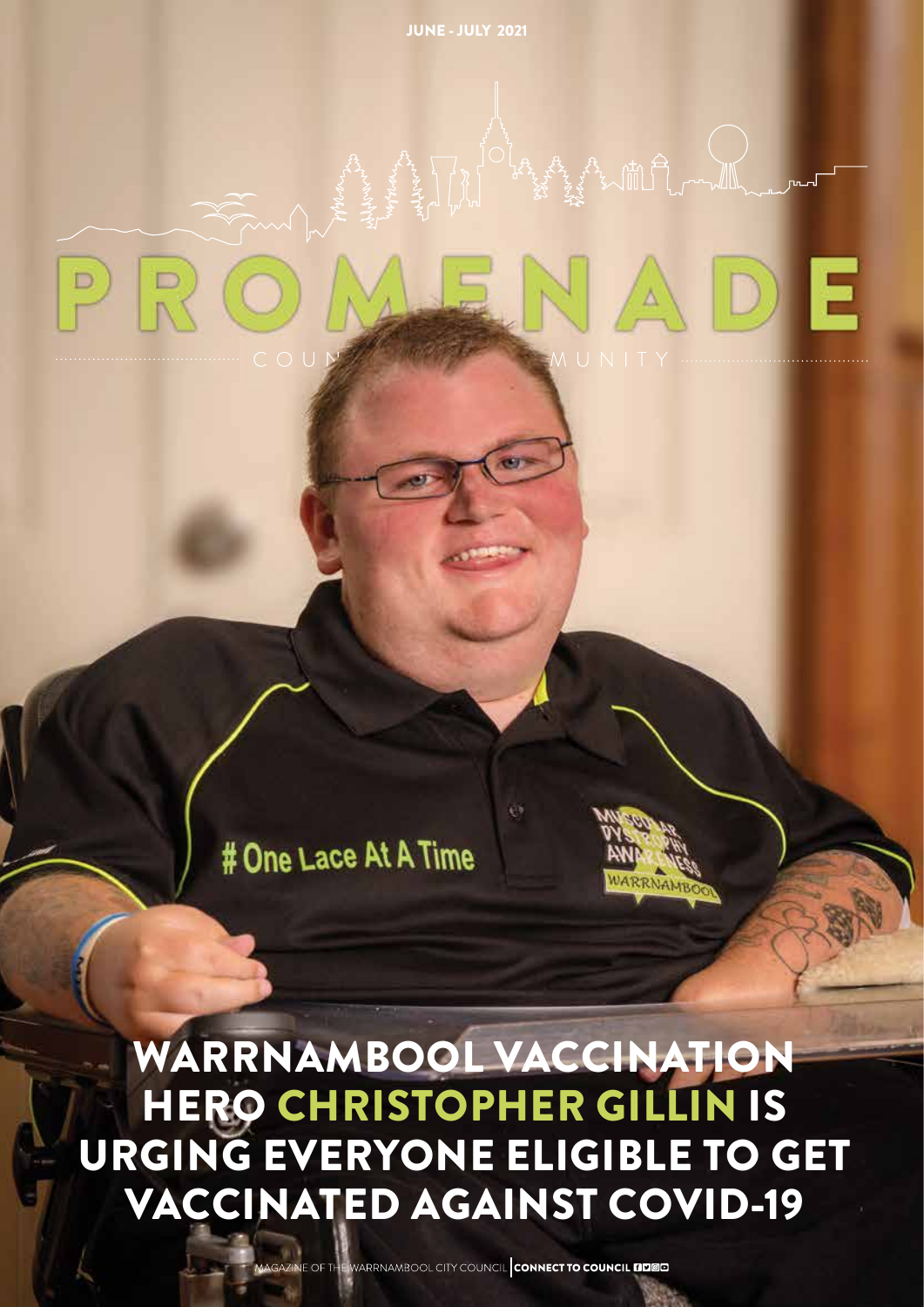MINUTE WITH THE MAYOR

We did the right thing, kept<br>
produced really encouraging results.<br>
produced really encouraging results. ourselves safe and the

and collect or delivery modes.

vaccinated.

try again.

heavy restrictions.

respond to the QR code requirements and during the stay-at-home period we saw many businesses shift quickly into click

The outbreak in Melbourne was also the catalyst for people to get on with getting

Vaccinating our population will be the most enduring defence against COVID-19 and the best way to get back to a life without

The busy scenes at the South West Healthcare Vaccination Centre show that Warrnambool people are absolutely on board with the importance of vaccinations.

I encourage everyone to book in for a vaccination. If you can't make a booking at the first attempt give it a day or two and

And if you have reservations about the vaccine have a chat about it with your GP.

# CONNECT TO COUNCIL

Postal address Warrnambool City Council P.O Box 198 Warrnambool 3280 Telephone: 03 5559 4800

Live Chat Top right corner of **www.warrnambool.vic.gov.au**

Website **www.warrnambool.vic.gov.au**

Connect Warrnambool Get more from where you live **www.connectwarrnambool.com.au**

Have your say Find out how to have your say by vistiting **www.yoursaywarrnambool.com.au**

#### COUNCIL MEETINGS

June 28 and July 5, 5.45pm at the Lighthouse Theatre. Livestream available at www.warrnambool.vic.gov.au/ council-meeting

# YOUR COUNCILLORS

Cr. Vicki Jellie, Mayor 0437 937 810 vjellie@warrnambool.vic.gov.au

#### . . . . . . . . . . . . . . . . . . Cr. Richard Ziegeler

Deputy Mayor 0437 928 490 rziegeler@warrnambool.vic.gov.au

Cr. Otha Akoch 0437 906 424 oakoch@warrnambool.vic.gov.au

Cr. Debbie Arnott 0438 034 169 darnott@warrnambool.vic.gov.au

Cr. Ben Blain 0437 900 646 bblain@warrnambool.vic.gov.au

Cr Angie Paspaliaris 0418 595 745 apaspaliaris@warrnambool.vic.gov.au

Cr. Max Taylor 0438 091 575 mtaylor@warrnambool.vic.gov.au Well done Warrnambool for our response to the recent lockdown. cooperation right across the state Warrnambool businesses were quick to Scan the QR code to

book a vaccination at the South West HealthCare Vaccination Centre at the Bayside City Plaza.



ater this month – June 28 - there will<br>be an important Council meeting whe<br>we will be considering the adoption of<br>key strategic and financial documents: the ater this month – June 28 - there will be an important Council meeting where we will be considering the adoption of Council Plan, Annual Budget, Long-Term Financial Plan and Revenue and Rating Plan.

These plans have been developed in consultation with the community and I'd like to acknowledge the many people who submitted ideas and feedback along the way.

At the time of writing we're unsure as to whether this meeting will be open to the public but it will be livestreamed and you can watch the livestream at www. warrnambool.vic.gov.au/council-meeting

Cr. Vicki Jellie, Mayor

# HELP TO NAVIGATE BUSINESS SUPPORT MEASURES

Warrnambool businesses are encouraged to sign up to Council's

business support newsletter.

T he newsletter is currently issued to about 1,000 of Warrnambool's 2,800 registered businesses.

"Council's Economic Development Branch produces the newsletter which contains information about opportunities around assistance, courses, general business advice and also relevant statistics," Warrnambool Mayor Cr Vicki Jellie said.

"The Eco Dev team sifts through the mine of information on business support to help Warrnambool business operators find the help they need more quickly."

Included in the latest round of COVID-19 business support measures announced by the Victorian Government are separate grant programs to help cover business costs and another for hospitality venues.

"We really need to get the message out there that grants are available to help

businesses through a difficult period," Cr Jellie said.

"If a business has been closed over the past week because of the lockdown they may be eligible for support.

"Applications for these programs opened on June 3 and we're urging businesses to check their eligibility and apply."

To subscribe to Council's Business Support newsletter send an email to ecodev@warrnambool.vic.gov.au

To apply for support through the Victorian Government's Circuit Breaker Business Support Package go to:

www.business.vic.gov.au/grants-andprograms/circuit-breaker-business-support-package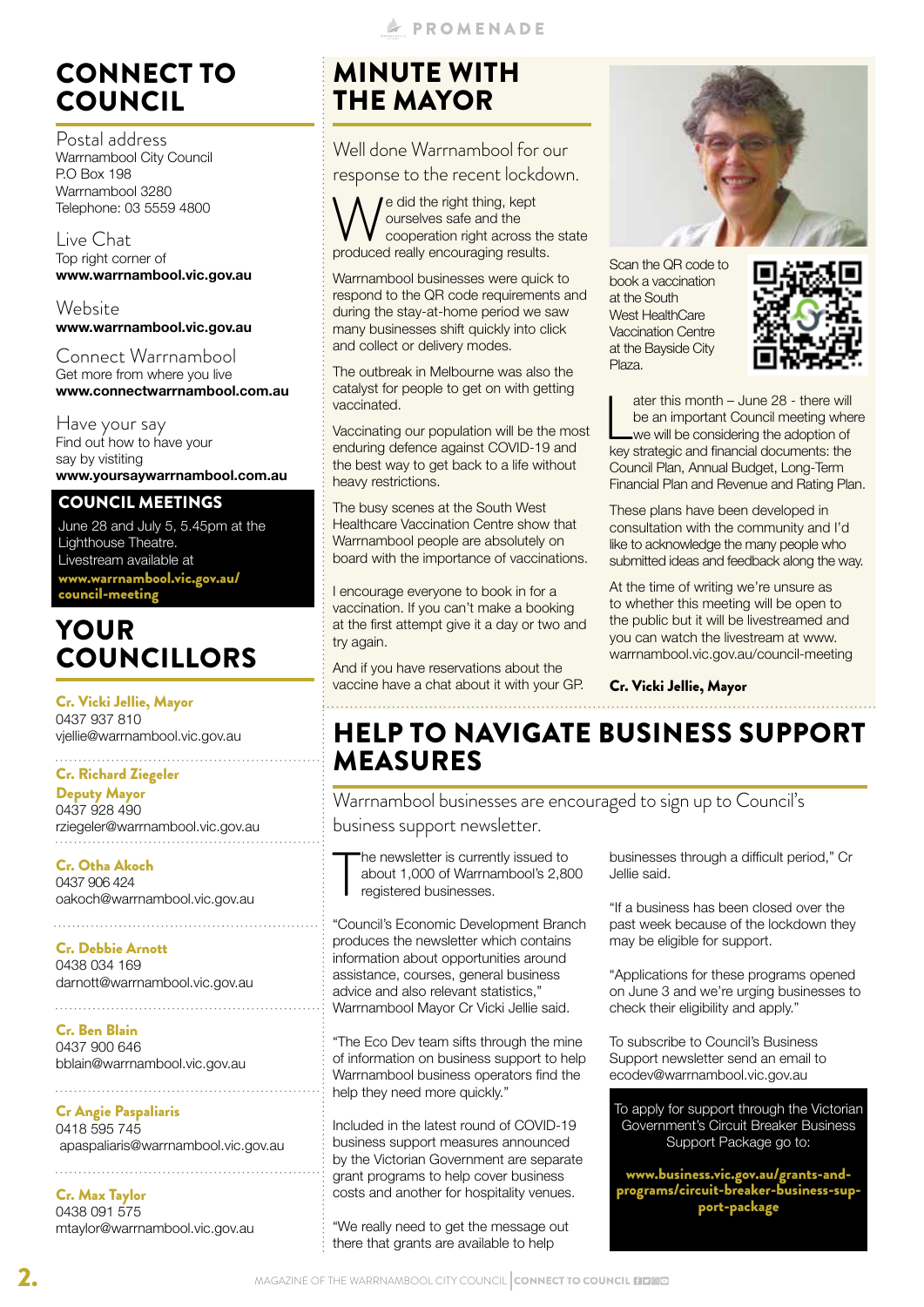# PENGUIN PROTECTOR EUDY PASSES AWAY

#### Warrnambool's longest serving penguin protector, Eudy, has passed away at the age of 12.



Ludy and her sister, Tula, were the first Maremma guardian<br>dogs specifically trained to protect the now world-famous<br>Little Penguin colony on Middle Island. dogs specifically trained to protect the now world-famous Little Penguin colony on Middle Island.

Eudy's final shift on the island came this past summer, with plans for her to join her sister in retirement.

She first began protecting the island in the 2010/2011 season, and spent time guarding the local penguin colony every year since.

Middle Island Penguin Project Coordinator Dr Trish Corbett said that without Eudy and Tula, there might not be a penguin colony on Middle Island for current guardian dogs to protect.

"Eudy and her sister Tula have been the heart and soul of the project," she said.

"They are the true heroes."

Dr Corbett said that Eudy was having problems with her front legs, with an x-ray confirming that she was suffering from an aggressive form of bone cancer.

"Eudy spent her last few days at my house with loved ones visiting her and went to sleep with a stomach full of roast chicken and a cool breeze on her face," she said.

"On behalf of everyone that the project has touched, we want to thank Eudy for all the hard work she has done. The project won't be the same without you. Rest peacefully, beautiful girl."

Warrnambool Mayor Vicki Jellie said that Eudy was an icon of the city and would be greatly missed.

"The Middle Island Maremma Project has captured the hearts and



# TIME CAPSULE OPENED AFTER 20 YEARS

The time capsule at AquaZone has been opened 20 years after being sealed, with an especially significant message contained within.

 $\prod_{h}$ zzy Wilkinson celebrated her 21st birthday in early June, with the time capsule containing cards from all four of her grandparents, two of whom have since passed away.

"It's very exciting, I've been looking forward to this for years so it's really special for my 21st," she said.

"Since I can remember, it's all I've talked about. I'm so excited for it and it's finally here."

As well as the special cards for Izzy, the time capsule contained about 50 other envelopes. The envelopes were sold by the Lions Club in 2001 as part of a fundraiser.

Warrnambool Mayor Vicki Jellie said that while the city had another time capsule buried in the Botanic Gardens to be opened in the year 2118, the one opened at AquaZone had a different purpose.

"What sets this time capsule apart is the personal messages contained within, and the bonds between those who left the messages and those who receive them," she said.



imaginations of millions of people around the world, and there will be so many people saddened by this news," she said.

"Thanks largely to Eudy and Tula, Maremmas and penguins are almost as synonymous with Warrnambool as whales, with photos in front of Middle Island and places on the Meet the Maremma Experiences incredibly popular with visitors to the city.

"But at its heart, the project is about protecting the penguins. From the day she arrived in Warrnambool as a puppy to begin her training, right up until her final summer where she was able to hand over to the next generation of guardians, protecting penguins was a job that Eudy carried out with aplomb."

Eudy's final resting place will be Middle Island, with her ashes to be scattered by those closest to her.

Details about a public memorial event will be published at a later date.

For more information about the Middle Island Penguin Project visit www.warrnamboolpenguins.com.au.

> "Parents to children, grandparents to grandchildren, people to their future selves, former business and club representatives to those at the helm now.

> "Inside this time capsule are letters and mementos from people at the start of this century. Messages that they felt compelled to share with people in 2021. Messages some of them may not be around to deliver in person anymore.

"Some will be quirky, some poignant, others deeply private, but all will be treasured by the recipients.

"I'd just like to thank the Lions Club representatives as well as AquaZone and Council staff both from 2001 and today for helping with this project that will give as a glimpse of the past and some pearls of wisdom for the future."

Council is currently working with the Lions Club to get the envelopes to the intended recipients who weren't able to collect them on the day.

If you believe you may have an envelope in the time capsule, please contact Kellie Gould at recreation@warrnambool.vic. gov.au or call 5559 4800.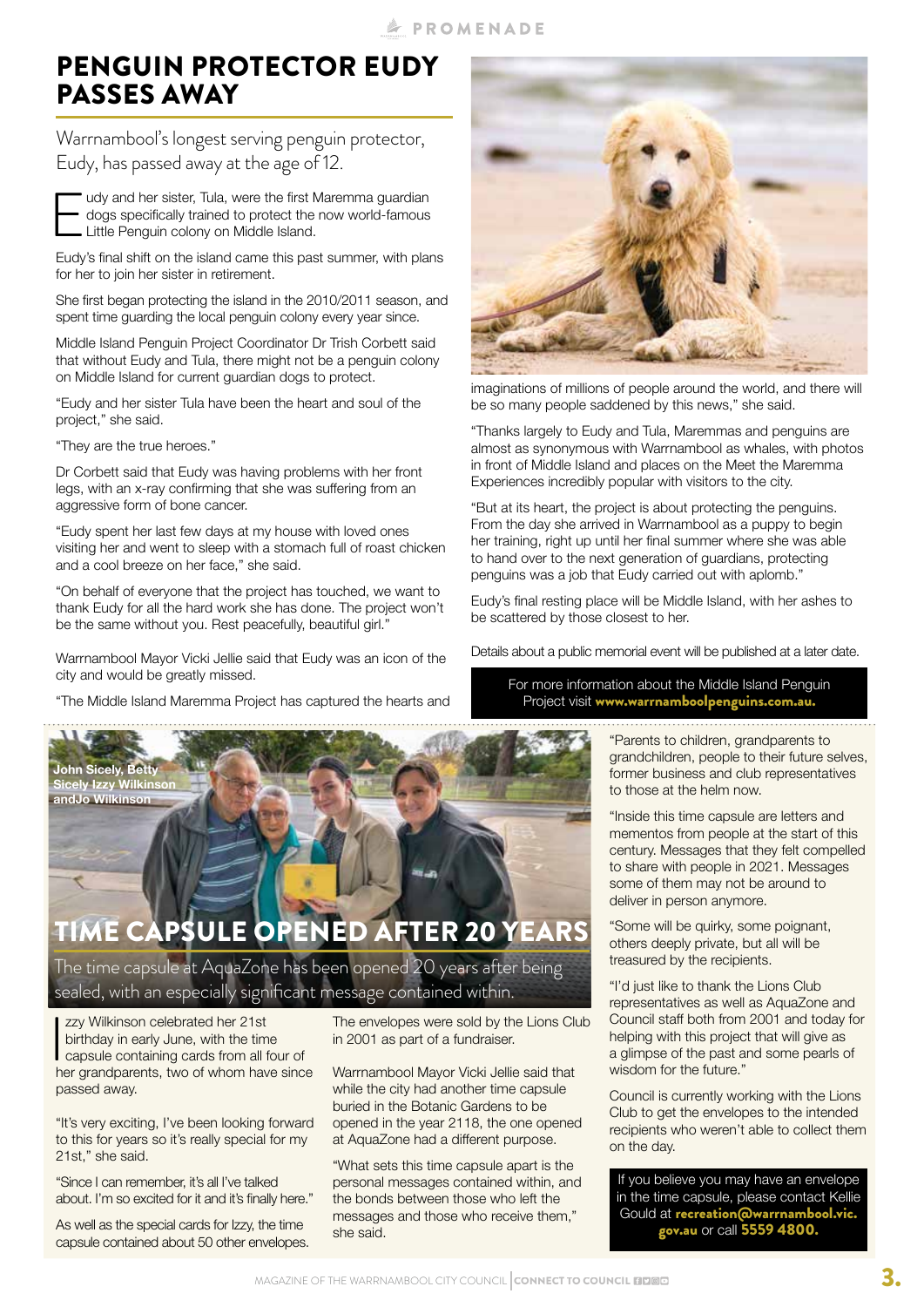started the Gillin Boys Foundation to raise awareness of muscular

dystrophy and to support Muscular Dystrophy Australia and the Save Our Sons Duchenne Foundation. Now Chris, as a Vaccination Hero, is supporting South West HealthCare and

the campaign to encourage all those who are eligible, to get vaccinated against COVID-19.

People aged 40 and over are eligible for a free COVID-19 vaccination at the South

### 4. Anagazine of the warrnambool city council Connect to council fided

The border of the message stick depicts sand dunes.

Message sticks have great significance in Aboriginal culture and were used as a way of communicating across tribes and regions and to help manage large gatherings.

**A PROMENADE** 

Cr Jellie accepted the message stick on behalf of the Council and said it would be displayed prominently at the entrance to the Civic Centre.

"I would like to thank Uncle Robbie for this

**Ngatanwarr message stick**

gift to the people of Warrnambool," Cr Jellie said.

"This is a very important symbol.

"It's a warm welcome to all and a great reminder to everyone that we live in Maar Nation traditional land.

"And as a Council we need to ensure that our decision-making is done with a goal to build reconciliation between indigenous and non-indigenous Australians."

MacDonald, Jim Finnerty and Pat Varley have all been recognised in recent years with nominations, with Uncle Robbie Lowe Sr presented with a Senior Achiever Award in 2018. The Victorian Senior of the Year Awards are a chance to say thanks

**NGATANVARR** 

**COME** O THE **MAAR NAT TON** 

Bryan and Carole O'Meara, Cynthia Dunne, Glen Riddle, Janet

**Interim CEO Gary Gaffney, Cr Vicki Jellie and Uncle Robbie Lowe with the** 

- to the many seniors, who have given and shared their skills, experience, time, and energy with our community.

By nominating a deserving person, you can help make sure the outstanding contributions of our seniors are recognised.

Nomination forms are available from Archie Graham Community Centre Reception or online at www.seniorsonline.vic.gov.au.

Nominations close on Friday 9 July 2021.

West HealthCare Vaccination Centre, Bayside City Plaza.

To book a vaccination scan the QR code on page two or go to www.southwesthealthcare.com.au/ covid-19-information

To learn more about Chris' work for the muscular dystrophy community, go to www.gillinboysfoundation.com.au

## SYMBOLIC GIFT TO THE PEOPLE OF WARRNAMBOOL

Aboriginal Elder Uncle Robbie Lowe Senior has presented Warrnambool Mayor Vicki Jellie with a message stick that will welcome visitors to the Civic Centre.

The gift to Warrnambool coincided<br>with National Sorry Day and ahead of<br>events marking National Reconciliation<br>Week, which ran from May 27 until June 3. he gift to Warrnambool coincided with National Sorry Day and ahead of events marking National Reconciliation

The timber message stick was made by Uncle Robbie over four weeks and contains the message: "Ngatanwarr, welcome to the Maar Nation", which is surrounded by intricate etchings.

"It's a message of reconciliation," Uncle Robbie said.

"The shape of the message stick is the nation, the notches at the side are the six tribes.

"Four circles depict significant Aboriginal sites at the racecourse, Moyjil, Pickering Point and Levy's Point-The Cutting."

## AWARDS TO HELP RECOGNISE EFFORTS OF OUR AMAZING SENIORS

Nominations for the 2021 Victorian Senior of the Year Awards are now open.

The Victorian Senior of the Year Awards are preach October as part of the Victorian Seniors<br>These significant awards recognise the volun<br>contributions to community life of older Victorians. he Victorian Senior of the Year Awards are presented annually each October as part of the Victorian Seniors Festival. These significant awards recognise the volunteer work and

Warrnambool locals Alan Pritchard, Ray Wynd, William Smail,



Warrnambool resident Chris Gillin is well known as an advocate for people with muscular dystrophy.

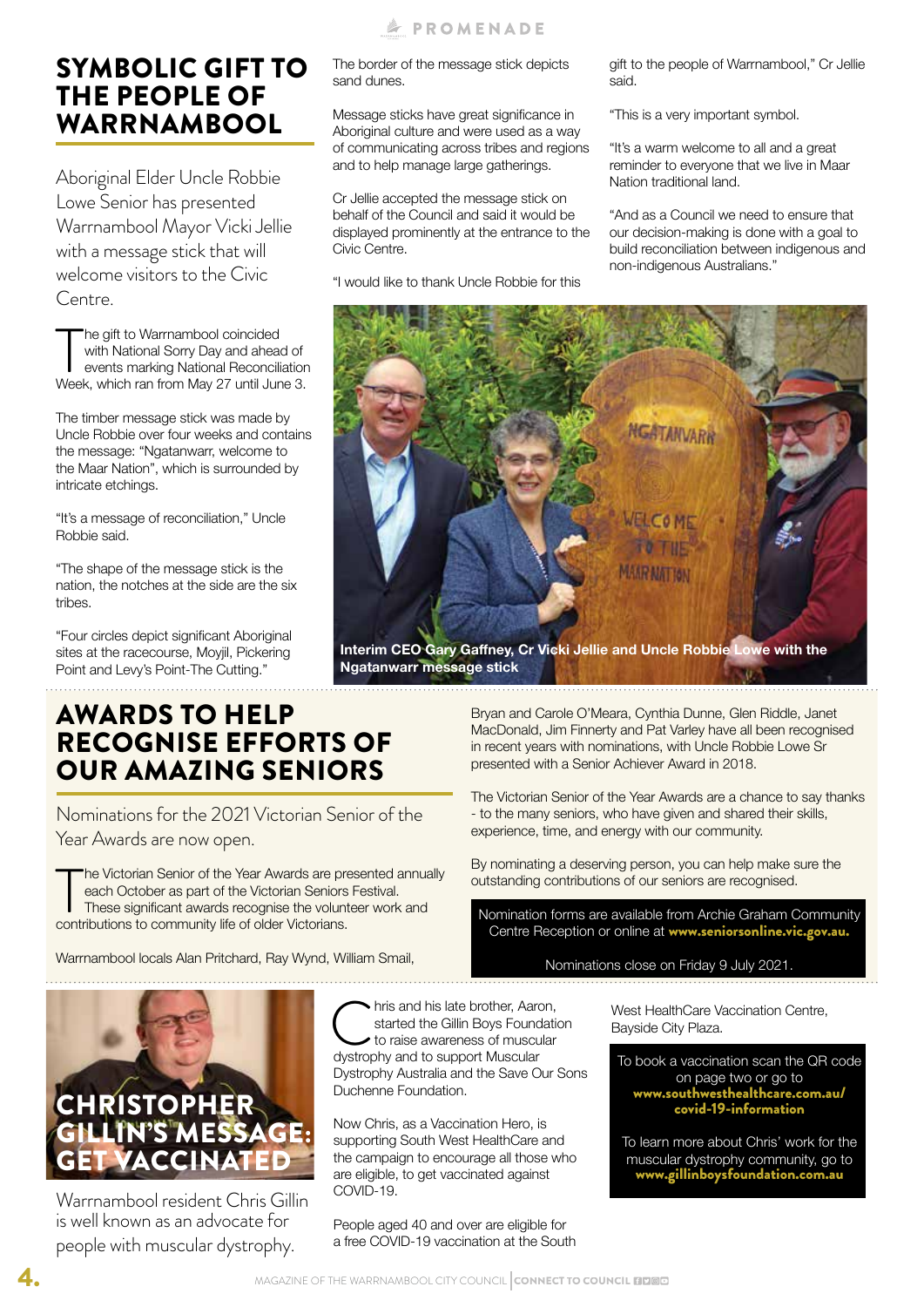# BETTER PARKING ON THE WAY FOR LAKE PERTOBE

The main car park at Lake Pertobe is to be redeveloped with funding made available through the Australian Government's Local Roads and Community Infrastructure Program.

Member for Wannon, Dan Tehan toured the primary Lake<br>
"I commend Warrnambool City Council in using this funding<br>
" Pertobe car park which will be redeveloped.

stream to improve the quality, accessibility, and safety of the car park of Lake Pertobe and the adjoining pedestrian pathways and walkways," Mr Tehan said.

"The works will include the reconstruction and strengthening of the car park pavement and formalise the parking areas with safe pedestrian pathways and walkways, creating a safer environment for both road users and pedestrians."

Accelerating priority projects like Pertobe Road supports jobs, construction businesses and economic growth in Warrnambool, and bolsters the resilience of our local road networks.

Viewing the design plans, Mr Tehan said he "was looking forward to seeing the project completed by November."

Warrnambool City Council Mayor Cr Vicki Jellie said the car park would improve the experience of visiting Lake Pertobe for visitors and residents.

"I'd like to acknowledge the Australian Government support for the project," Cr Jellie said.

"It allows us to make more efficient and effective use of the parking space at Lake Pertobe which we know is immensely popular with locals and is one of the drawcards for those visiting our city."

This project received \$425,024 in funding from the Australian Government under the Local Roads and Community Infrastructure Program, with the Warrnambool City Council contributing \$74,976.



## HELPING YOU APPLY FOR \$250 POWER SAVING BONUS

The Victorian Government is offering a \$250 one-off payment for eligible households to help cover power bills, with the city's Neighbourhood Houses able to help you with your application.

T he \$250 Power Saving Bonus is a one-off \$250 payment which provides direct support to Victorian households experiencing power bill stress during the coronavirus pandemic.

It is available to over 900,000 eligible Victorian households with at least one eligible concession cardholder.

To be eligible, you must meet the following eligibility requirements:

- Be a Victorian residential energy consumer (i.e. have a residential electricity account)
- Be receiving payments under one of the following concession programs:
	- Centrelink Pensioner Concession
	- JobSeeker, Youth Allowance,
	- Austudy or Abstudy Department of Veterans Affairs
	- Pensioner Concession



# COUNCIL AHEAD OF SCHEDULE FOR 2026 RENEWABLE ENERGY GOAL

A total of 40 per cent of the Warrnambool City Council's total energy use will be powered by 100 per cent renewables.

**WA** A Victorian Councils to sign on to VECO, the Victorian Energy Collaboration, 46 Victorian Councils to sign on to VECO, the the largest ever emissions reduction project by local government in Australia.

Provided by Red Energy, the 240GWh of clean power is equivalent to powering 48,000 homes with renewables or removing the emissions from 90,000 cars every year.

This will put Council on track to meet its 2026 goal of sourcing 40 per cent of its energy requirements from renewable sources.

The renewable power will be allocated to facilities and infrastructure including streetlights, the Civic Centre, the Warrnambool Stadium and a large section of Surfside Holiday Park.

VECO is expected to save Council up to 35 per cent on electricity bills for those Council sites, which will equate to about \$80,000 in the first year based

on 2019-2020 energy prices.

The lower prices obtained through VECO are locked in for the next three years.

Warrnambool Mayor Cr Vicki Jellie said joining VECO provided both a cost-saving and a reduction in greenhouse gas emissions.

"Moving to renewable energy is a step our community called for during the development of the Warrnambool 2040 plan," Cr Jellie said.

"The move to renewable energy complements other Council initiatives which are aimed at reducing our overall energy consumption, such as our street light changeover to highly efficient LEDs.

"We will also be installing photovoltaic panels on a number of key council buildings, including the Civic Centre, over the next year.

"This will further offset our energy consumption." 

• Or hold a Department of Veterans Affairs Gold Card

Holders of Health Care Cards who are not recipients of Youth Allowance, JobSeeker, Austudy or Abstudy are not eligible.

You can apply online at compare.energy.vic.gov.au.

If you do not have access to, or are uncomfortable using technology, your local Neighbourhood House can help.

For assistance with your power saving bonus application, make an appointment with Jill at the West Warrnambool Neighbourhood House on **0418 944 276** or call the Warrnambool Neighbourhood and Community Centre in East Warrnambool on 5561 4624.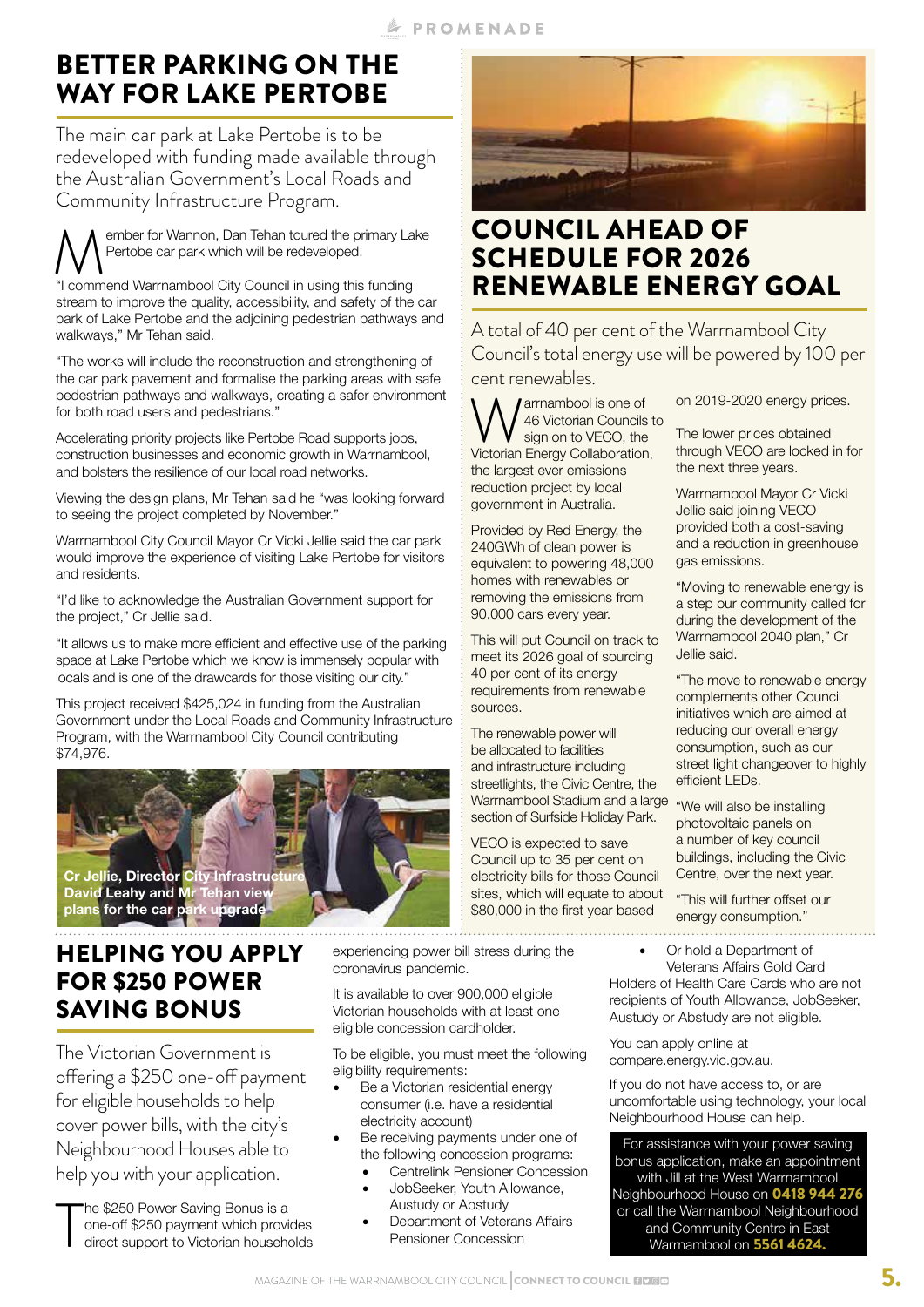**A PROMENADE** 

**Mayor Vicki Jellie with Moyjil to Merri Trail Run Race Director Dave McIntyre**

# **NT FUNDING FOR 12 NEW** RNAMBOOL EVENTS The Warrnambool City Council has provided

\$68,800 in funding to 12 brand-new events to enliven the city during the off-peak season.

art of the funding for the Activate Warrnambool grants came from money set aside for the cancelled New Year's Eve fireworks display.

Warrnambool Mayor Vicki Jellie said that the aim of the Activate Warrnambool grants was to diversify the city's events calendar and provide more experiences outside of the summer months.

"I'd like to congratulate all of the grant recipients for putting their hands up and playing their part in creating a vibrant city," she said. "There's more to do in Warrnambool in winter than just wait for the whales.

"Many businesses are still recovering from 2020, and while a busy summer certainly helped, we need to continue to create new opportunities," she said.

"Having exciting things to do for locals is important too, and an exciting events calendar plays a big role in the liveability of any city."

The Moyjil to Merri Trail Run was one of the dozen events to secure Activate Warrnambool grant funding, with Race Director Dave McIntyre saying that without the grant, the event wouldn't be possible.

"In this environment, a new event is a big risk, but with a bit of backing you can plan with some confidence," he said.

"We'll have 10km, 20km and 30km events. We might even have a 5km, we're still finalising all of the planning.

"It will be good for casual runners looking for a race to build towards as well as more serious runners to test themselves."

#### **Funded events:**

| Warrnambool Storytelling Festival                                   | June / July            |
|---------------------------------------------------------------------|------------------------|
| Men's Mateship Retreat by Grab Life By The Balls                    | <b>August</b>          |
| Winter Concert Series by Raglan Presents                            | June / July            |
| Warmambool School of Art - Creative Weekend Escapes                 | <b>Year long</b>       |
| 4 Wide Unwired Music Festival                                       | <b>August</b>          |
| Warrnambool Show Grounds Committee -<br>Warrnambool Rodeo           | <b>December</b>        |
| Find Your Voice Choir presents From All Angles                      | <b>August</b>          |
| <b>Physipole State Competition</b>                                  | <b>November</b>        |
| Moviil to Merri Dirty 30 Trail Run                                  | October                |
| Brophy Family & Youth Services presents -<br>Warrnambool Youth Fest | June / July            |
| <b>Speakeasy Event Series</b>                                       | September /<br>October |
| The F Project - The Fabric of Life Festival                         | <b>November</b>        |

# COUNCIL ASSETS NOW ON DIAL BEFORE YOU DIG

Council-owned assets across the entire municipality are now included on the popular Dial Before You Dig service.



Once an enquiry is lodged, details including the location, date and type of work being carried out are then sent to all listed infrastructure owners with assets in the vicinity of the project. The asset owners will then respond directly to the person enquiring with information on the location of their infrastructure assets.

For Council, this will now be a primarily automated service, with about 2000 applications expected to be responded to each year.

To lodge an enquiry online, visit www.1100.com.au.



# A "PARADE OF MEMORIES" ON TIMOR STREET

Many residents will have noticed the transformation of the facades in Timor Street over the past couple of months, but as some residents have recalled, it's a section of the city centre that has been constantly evolving for decades.

s well as prompting the admiration of onlookers, the facade works on Timor Street have led to an impromptu mental meander for a group at the Archie Graham Community Centre.

Brian Kavanagh volunteers to read for a visually impaired group at Archie, with discussions around the nearby shopfronts being restored leading to a flood of memories.

"So from our seats around the table at the Archie Graham Centre, we began our journey traversing Timor Street from Liebig to Kepler Street, north side," Mr Kavanagh said.

"What a parade of memories flooded back as the responses came thick and fast.

"Commercial Hotel, Reid's Music Shop, a barber's shop, De Grandi's, a newsagency, fish and chip shop, butchers, home made cakes, B&M Furnishings, home made sweets shop,

haberdashery, hairdressers/ beauty salon, Warrnambool Motors, APB Bank et al.

"Congratulations Timor Street, you're looking fabulous.

"As a citizen I appreciate what you were in the past, what you have become in the present and may your future be a source of pride and pleasure to locals and visitors alike."

Council contributed \$40,000 towards the cost of the power diversion to facilitate the facade restoration works.

The Archie Graham Community Centre in Timor Street is a friendly and relaxed place for people to find out about and join in with community activities that keep them fit and healthy, independent and connected to friends. It's a place to continue to learn new things, develop and share skills and re-engage with interests. The centre is open from Monday to Friday, 9am – 4pm.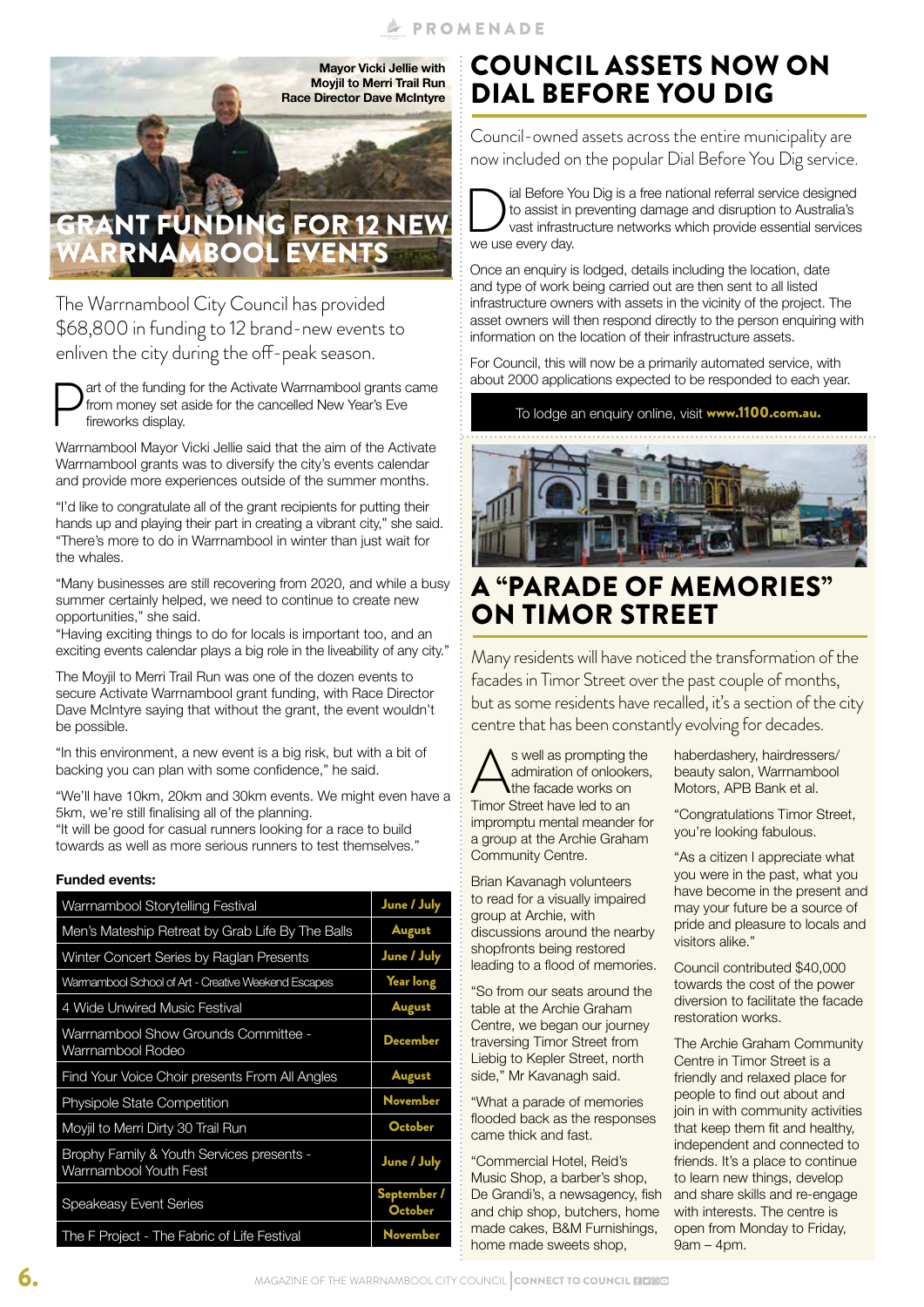

# KINDER ENROLMENTS FOR 2022 OPEN **SOON**

Enrolments for both three-year-old and four-year-old kinder will open on Monday June 21, 2021.

esearch shows that kindergarten improves children's health and wellbeing, helps them to develop strong social skills and encourages a love of learning.

Children who go to a kindergarten program are more independent and confident and are more likely to make a smooth transition to primary school (Prep).

All Warrnambool City Council Kindergartens offer play based learning programs and incorporate the Be You, Stephanie Alexander Kitchen Garden, Indigenous Language and Healthy Achievement programs into their curriculum.

All Warrnambool City Council kindergartens have achieved an exceeding rating in relation to the National Quality standards, a comprehensive set of measures which guide families in identifying quality approved education and child care services across the country.

> For more information, including the virtual Open Day, visit www.warrnambool.vic.gov.au/kinder from June 21.

# CREATING A MORE DIVERSE VOLUNTEER WORKFORCE

Warrnambool City Council is launching Cross Cultural Leaders Training for community groups and organisations through Volunteer Connect.

ross Cultural Leaders Training will provide volunteer involving organisations with an understanding of the benefits of working in a diverse environment and the tools to create a more inclusive organisation. This training is available to community groups and organisations across the south-west region.

# KINDER NOW STARTS AT THREE

The Victorian Government is investing in kindergarten programs for all three-year-olds giving our children an extra year of learning, playing and making friends.

or the first time, children in Warrnambool will benefit from five hours of subsidised three-year-old kindergarten in 2022, increasing to 15 hours per week by 2029.

All children who turn three before April 30 of the year they enrol are eligible for 3 year old kinder.

Warrnambool Mayor Cr Vicki Jellie said that this decision was a positive outcome for the community.

"We're finding out more and more that early childhood education has a lasting positive impact so it's really important that we give our pre-schoolers the best possible start in life," she said.

"Over the past decade we've seen the rollout of subsidised kinder programs for all four-year-old Australian children.

"In recent times, state and local governments have been working towards adding a subsidised kindergarten program for three-year-olds.

"The wonderful news is that from 2022 in Warrnambool, kindergarten starts at three giving children two years of subsidised Kindergarten."

For more information about three-year-old kindergarten in Warrnambool, including a digital information session, visit www.warrnambool.vic.gov.au/kinder

Learning outcomes will include:

- Enhanced understanding of engaging with volunteers from a culturally and linguistically diverse background.
- Promote the benefits of a diverse volunteer workforce.
- A checklist to make the workplace more diverse and inclusive.

**In person -** Monday 21 June 2pm - 3.30pm at the Lighthouse **Theatre** 

**Online -** Tuesday 22 June - 5.30pm - 7pm via Zoom (details to be provided)